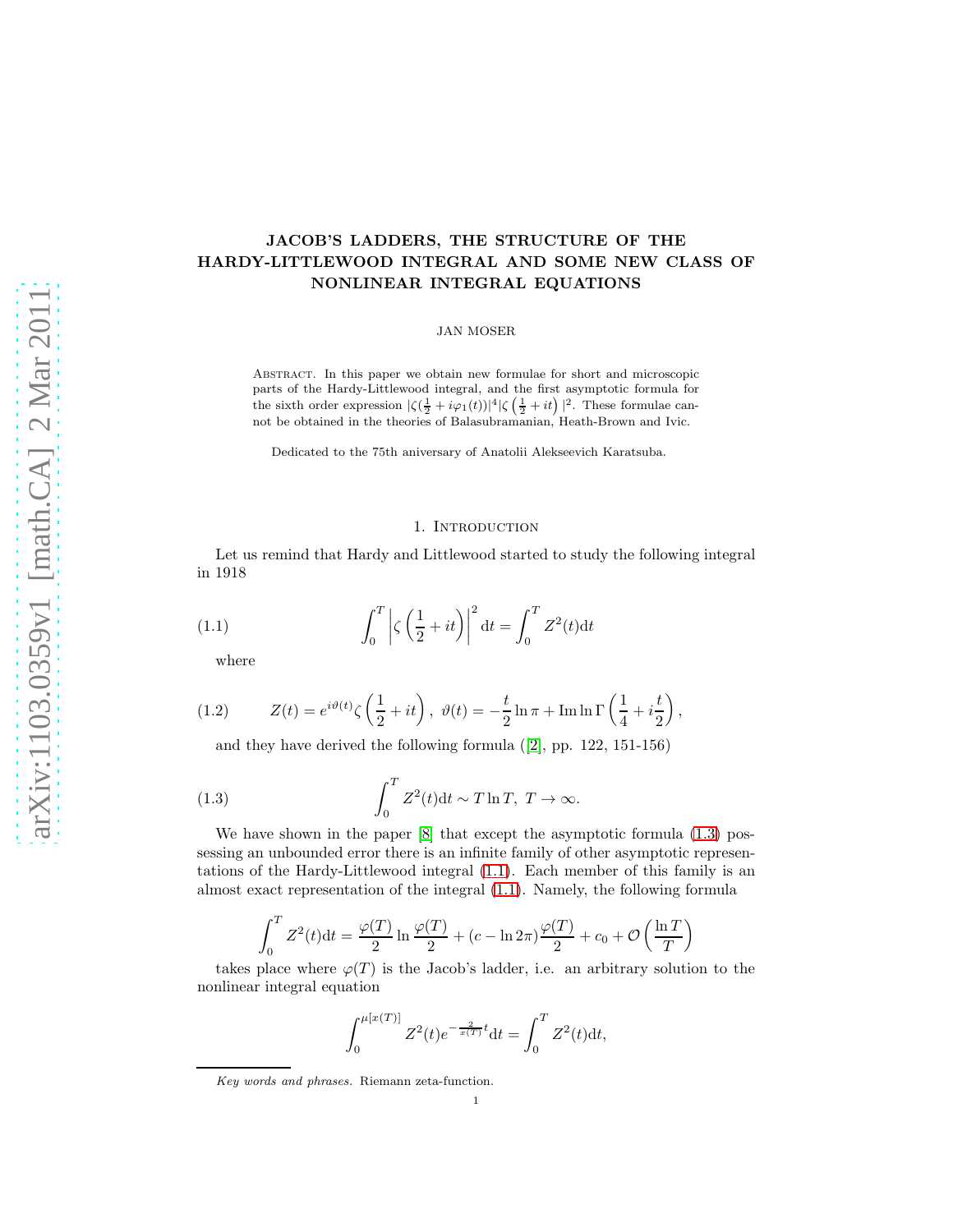and  $\mu(y) \geq 7y \ln y$ ;  $\mu(y) \to y = \varphi_{\mu}(T) = \varphi(T)$ .

We obtain new properties of the signal [\(1.2\)](#page-0-2) generated by the Riemann zetafunction. Namely:

(A) We obtain the multiplicative asymptotic formula

$$
\int_T^{T+U} Z^2(t) dt \sim U \ln T \tan[\alpha(T, U)], U \in \left(0, \frac{T}{\ln T}\right], T \to \infty,
$$

in the parts 2-7 of this paper. The application on microscopic ( $0 < U <$ 1) and short  $(1 \leq U < T^{1/3+2\epsilon})$  parts of the Hardy-Littlewood integral [\(1.1\)](#page-0-1) is the main aim of this formula.

(B) We also obtain, in the parts 8 - 10 of this work, the formula

$$
\int_{T}^{T+U_{1}} \left| \zeta \left( \frac{1}{2} + i \varphi_{1}(t) \right) \right|^{4} \left| \zeta \left( \frac{1}{2} + it \right) \right|^{2} dt \sim \frac{1}{2\pi} U_{1} \ln^{5} T, T \to \infty
$$

where  $U_1 = T^{7/8+2\epsilon}$ ,  $\varphi_1(t) = \frac{1}{2}\varphi(t)$ . This formula is the first integral asymptotic formula in the theory of the Riemann zeta-function for the sixth-order expression  $\left|\zeta\left(\frac{1}{2}+i\varphi_1(t)\right)\right|$  $\frac{4}{5} \left| \zeta \left( \frac{1}{2} + it \right) \right|$ 2 .

(C) In the part 11 of this work the following property, for example, is noticed: the Jacob's ladder  $\varphi_1$  is the asymptotic solution of the nonlinear integral equation

$$
\int_{x^{-1}(T)}^{x^{-1}(T+2)} \frac{[\mathcal{T}_n(x(t) - T - 1)]^2}{\sqrt{1 - (x(t) - T - 1)^2}} \left| \zeta \left( \frac{1}{2} + it \right) \right|^2 dt = \frac{\pi}{2} \ln T,
$$

 $n = 1, 2, \ldots$ , where  $\mathcal{T}_n(t)$ ,  $t \in [-1, 1]$  is the Chebyshev polynomial of the first kind, i.e. the following asymptotic formula

$$
\int_{\varphi_1^{-1}(T)}^{\varphi_1^{-1}(T+2)} \frac{[\mathcal{T}_n(\varphi_1(t) - T - 1)]^2}{\sqrt{1 - (\varphi_1(t) - T - 1)^2}} \left| \zeta\left(\frac{1}{2} + it\right) \right|^2 dt \sim \frac{\pi}{2} \ln T, \ T \to \infty
$$

holds true.

2. Necessity of a new expression for the short and the microscopic parts of the Hardy-Littlewood integral

The Balasubramanian's formula

$$
\int_0^T Z^2(t)dt = T \ln T + (2c - 1 - \ln 2\pi)T + \mathcal{O}(T^{1/3 + \epsilon})
$$

implies (comp. [\[8\]](#page-15-1), (2.5), (8.3))

<span id="page-1-0"></span>(2.1) 
$$
\int_{T}^{T+U_0} Z^2(t)dt = U_0 \ln T + (2c - \ln 2\pi)U_0 + \mathcal{O}(T^{1/3+\epsilon}), \ U_0 = T^{1/3+2\epsilon}
$$

where  $c$  is the Euler's constant. Furthermore, let us remind the Heath-Brown's estimate (see [\[5\]](#page-15-2), (7.20), p. 178)

Page 2 of [16](#page-15-3)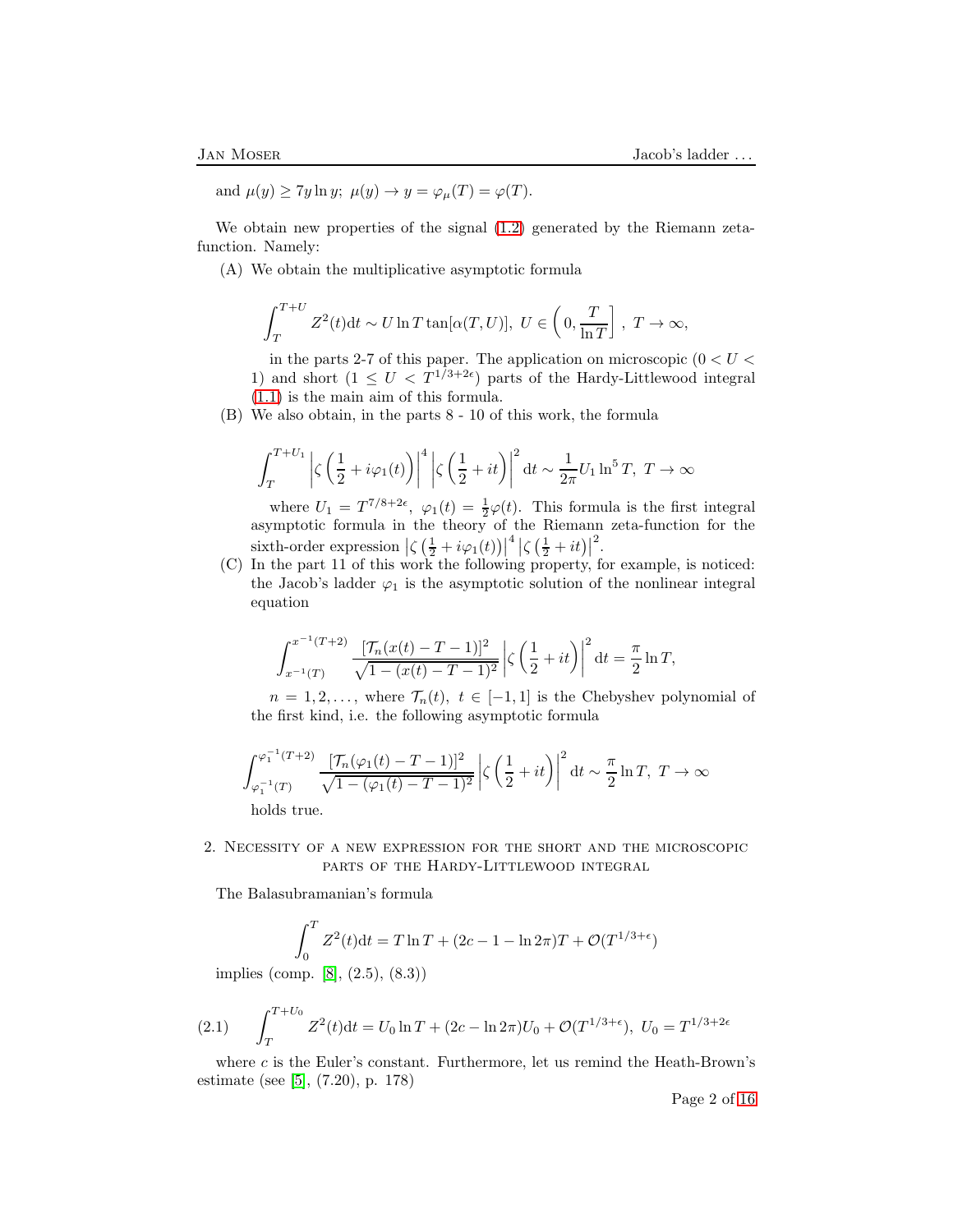(2.2) 
$$
\int_{T-G}^{T+G} Z^2(t)dt =
$$

$$
\mathcal{O}\left\{G\ln T + G\sum_{K} (TK)^{-1/2} \left(S(K) + K^{-1} \int_0^K |S(x)|dx\right) e^{-G^2K/T}\right\}
$$

(for the definition of used symbols see [\[5\]](#page-15-2), (7.21)-(7.23)), uniformly for  $T^{\epsilon} \le G \le$  $T^{1/2+\epsilon}$ .And, finally, we add the Ivic' estimate ([\[5\]](#page-15-2), (7.62))

<span id="page-2-0"></span>(2.3) 
$$
\int_{T-G}^{T+G} Z^2(t)dt = \mathcal{O}(G \ln^2 T), \ G \geq T^{1/3 - \epsilon_0}, \ \epsilon_0 = \frac{1}{108} \approx 0.009.
$$

Remark 1. It is obvious that the short intervals  $[T - G, T + G]$  with  $G = 1000$ , for example, are not included in the methods od Balasubramanian, Heath-Brown and Ivic, as well, leading to  $(2.1)-(2.3)$  $(2.1)-(2.3)$ .

In this paper we present a new method how to deal with short and microscopic parts

<span id="page-2-4"></span>
$$
\int_{T}^{T+U} Z^2(t) \mathrm{d}t
$$

of the Hardy-Littlewood integral [\(1.1\)](#page-0-1). In order to attain this goal we will use only elementary geometric properties of the Jacob's ladders. The basic idea is expressed in the following theorem.

**Theorem 1.** For  $\mu[\varphi] = a\varphi \ln \varphi$ ,  $a \in [7, 8]$  the following is true

<span id="page-2-1"></span>(2.5) 
$$
\int_{T}^{T+U} Z^{2}(t)dt = \left\{1 + \mathcal{O}\left(\frac{\ln \ln T}{\ln T}\right)\right\} U \ln T \tan[\alpha(T, U)],
$$

$$
U \in \left(0, \frac{T}{\ln T}\right], T \geq T_{0}[\varphi]
$$

where  $\alpha = \alpha(T, U)$  is the angle of the chord of the curve  $y = \frac{1}{2}\varphi(T)$  that binds the points  $[T, \frac{1}{2}\varphi(T)]$  and  $[T + U, \frac{1}{2}\varphi(T + U)].$ 

# 3. A geometric criterion for validity of the usual mean-value **THEOREM**

3.1. First of all we will show the canonical equivalence that follows from [\(2.5\)](#page-2-1). Let us remind (see  $[8]$ ,  $(8.3)$ ) that we call the chord binding the points

<span id="page-2-3"></span>(3.1) 
$$
\left[T, \frac{1}{2}\varphi(T)\right]; \left[T + U_0, \frac{1}{2}\varphi(T + U_0)\right]
$$

of the Jacob's ladder  $y = \frac{1}{2}\varphi(T)$  the fundamental chord. By comparison of the formulae [\(2.1\)](#page-1-0) and [\(2.5\)](#page-2-1),  $U = U_0$ , we obtain the following asymptotic formula

<span id="page-2-2"></span>(3.2) 
$$
\tan[\alpha(T, U_0)] = \frac{\varphi(T + U_0) - \varphi(T)}{2U_0} = 1 + \mathcal{O}\left(\frac{\ln \ln T}{\ln T}\right).
$$

Page 3 of [16](#page-15-3)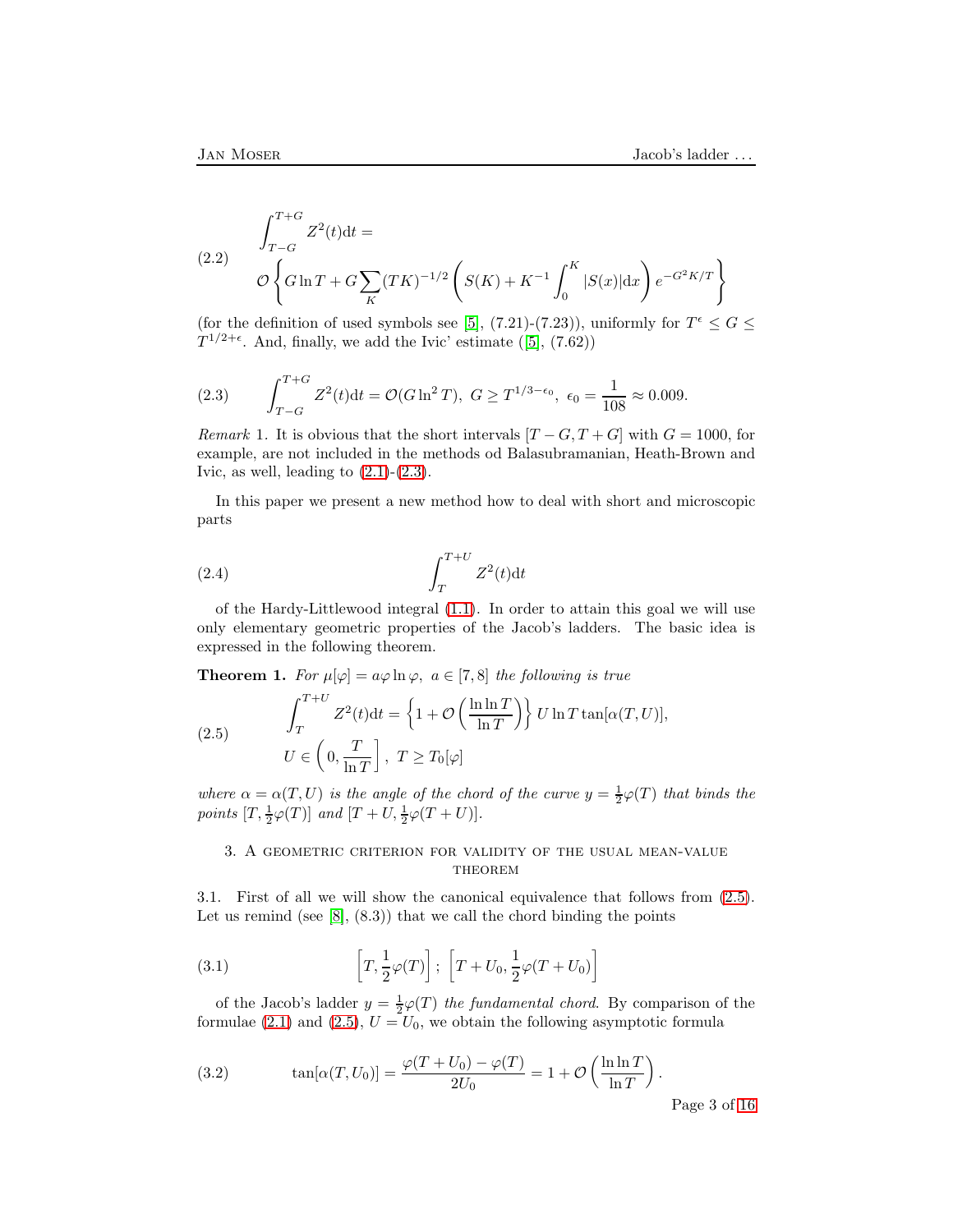Definition. The chord binding the points

(3.3) 
$$
\left[N, \frac{1}{2}\varphi(N)\right]; \left[M, \frac{1}{2}\varphi(M)\right], [N, M] \subset [T, T + U_0]
$$

which fulfills the property

<span id="page-3-0"></span> $\tan[\alpha(N, M - N)] = 1 + o(1), T \rightarrow \infty$ 

(compare  $(3.2)$ ) is called the almost parallel chord to the fundamental chord. This property will be denoted by the symbol  $\beta$ .

Corollary 1. Let  $[N, M] \subset [T, T + U_0]$ . Then

(3.4) 
$$
\frac{1}{M-N} \int_N^M Z^2(t) dt \sim \ln T \quad \Leftrightarrow \quad \text{if.}
$$

Remark 2. Wee see that the analytic property

<span id="page-3-3"></span>
$$
\frac{1}{M-N} \int_N^M Z^2(t) \mathrm{d}t \sim \ln T
$$

(the usual mean-value theorem) is equivalent to the geometric property  $\int$  of the Jacob's ladder  $y = \frac{1}{2}\varphi(T)$ .

3.2. Let us consider the set of all chords of the curve  $y = \frac{1}{2}\varphi(T)$  which are almost parallel to the fundamental chord. Let the generic chord of this set bind the points [\(3.3\)](#page-3-0). Then, from Corollary 1, we obtain

**Corollary 2.** There is an continuum of intervals  $[N, M] \subset [T, T + U_0]$  such that the following asymptotic formula

<span id="page-3-1"></span>(3.5) 
$$
\int_{N}^{M} Z^{2}(t)dt \sim (M-N)\ln T
$$

holds true.

Remark 3. There is, for example, continuum of intervals  $[N, M] : 0 < M - N < 1$ such that the asymptotic formula [\(3.5\)](#page-3-1) holds true (chords approaching to zero).

4. On the microscopic parts of the Hardy-Littlewood integral in THE NEIGHBOURHOODS OF ZEROES OF THE FUNCTION  $\zeta\left(\frac{1}{2} + it\right)$ 

Let  $\gamma$ ,  $\gamma'$  be a pair of neighbouring zeroes of the function  $\zeta(\frac{1}{2} + it)$ . The function  $\frac{1}{2}\varphi(T)$  is necessarily convex on some right neighbourhood of the point  $T = \gamma$ , and this function is necessarily concave on some left neighbourhood of the point  $T = \gamma'$ . Therefore, there exists the minimal value  $\rho \in (\gamma, \gamma')$  such that  $[\rho, \frac{1}{2}\varphi(\rho)]$  is the inflexion point of the curve  $y = \frac{1}{2}\varphi(t)$ . At this point, by properties of the Jacob's ladders, we have  $\varphi'(\rho) > 0$ . Let furthermore  $\beta = \beta(\gamma, \rho)$  be the angle of the chord binding the points

(4.1) 
$$
\left[\gamma, \frac{1}{2}\varphi(\gamma)\right]; \left[\rho, \frac{1}{2}\varphi(\rho)\right].
$$

<span id="page-3-2"></span>Then we obtain from Theorem 1

**Corollary 3.** For every sufficiently big zero  $T = \gamma$  of the function  $\zeta(1 + \frac{1}{2}iT)$ the following formulae describing the microscopic parts of the Hardy-Littlewood integral hold true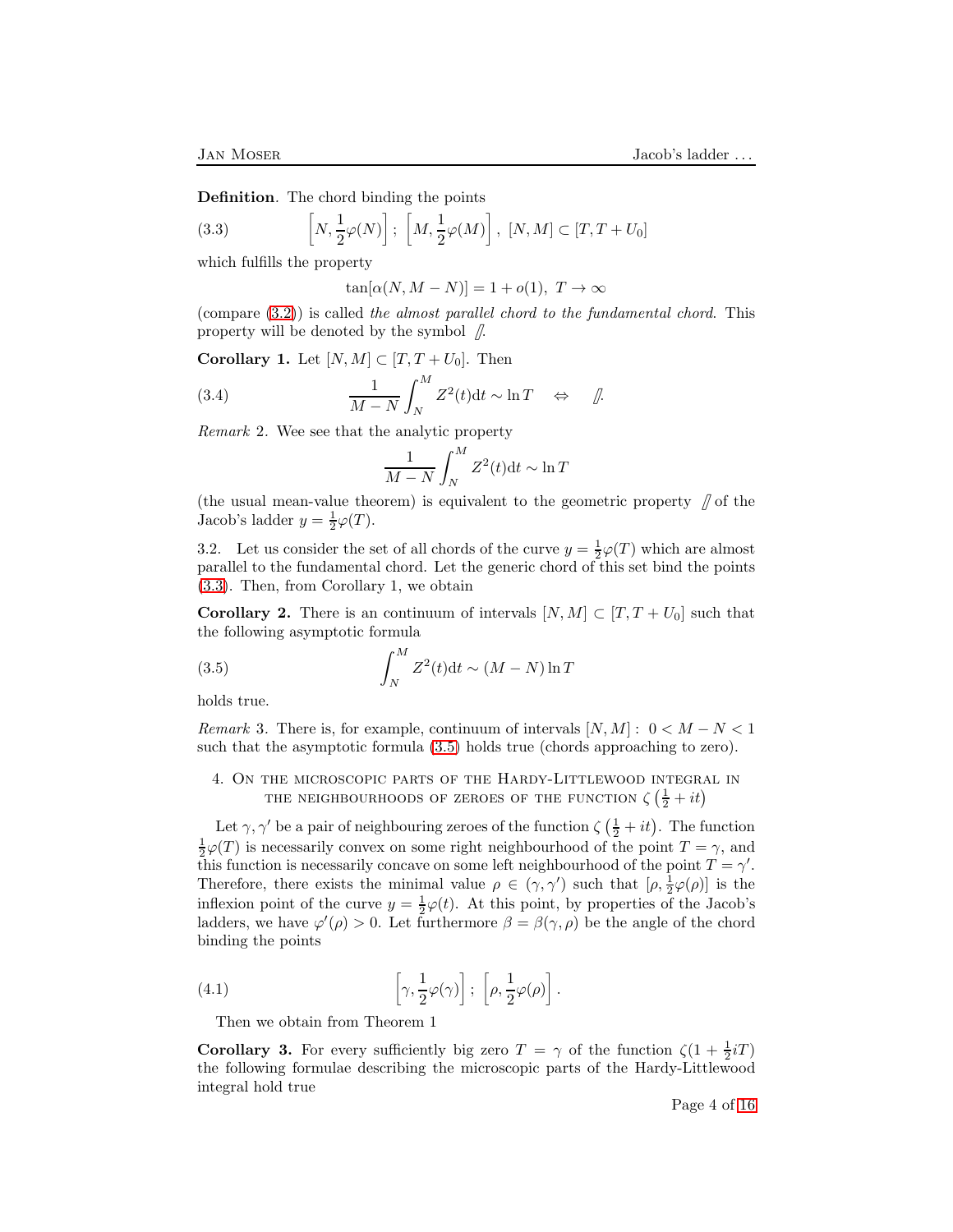(A) continuum of formulae

(4.2) 
$$
\int_{\gamma}^{\gamma+U} Z^2(t) dt \sim U \ln \gamma \tan \alpha, \ \alpha \in (0, \beta(\gamma, \rho)), \ U = U(\gamma, \alpha) \in (0, \rho - \gamma)
$$

<span id="page-4-3"></span>where  $\alpha$  is the angle of the rotating chord binding the points  $[\gamma, \frac{1}{2}\varphi(\gamma)]$ ,  $[\gamma + U, \frac{1}{2}\varphi(\gamma + U)],$ 

(B) continuum of the formulae for the chords parallel to the chord given by the points [\(4.1\)](#page-3-2)

<span id="page-4-4"></span>(4.3) 
$$
\int_{N}^{M} Z^{2}(t)dt \sim (M-N)\ln N \tan[\beta(\gamma,\rho)], \ \gamma \le N < M < \gamma'.
$$

Remark 4. The notion microscopic parts of the Hardy-Littlewood integral has its natural origin in the following: by Karatsuba's selbergian estimate (see [\[6\]](#page-15-4), p. 265) for almost all intervals  $[\gamma, \gamma'] \subset [T, T + T^{1/3+2\epsilon}]$  we have

(4.4) 
$$
\gamma' - \gamma < A \frac{\ln \ln T}{\ln T} \to 0, \ T \to \infty.
$$

*Remark* 5. In connection with  $(4.4)$  we can remind that if the Riemann hypothesis is true then the Littlewood's estimate takes place (see [\[7\]](#page-15-5))

<span id="page-4-0"></span>
$$
\gamma'-\gamma<\frac{A}{\ln\ln\gamma},\ \gamma\to\infty.
$$

5. Second class of formulae for parts of the Hardy-Littlewood INTEGRAL BEGINNING IN ZEROES OF THE FUNCTION  $\zeta\left(\frac{1}{2}+it\right)$ 

Let  $\gamma, \bar{\gamma}$  be a pair of zeroes of the function  $\zeta(\frac{1}{2} + it)$  such that  $\bar{\gamma}$  obeys the following conditions

<span id="page-4-2"></span><span id="page-4-1"></span>
$$
\bar{\gamma} = \gamma + \gamma^{1/3 + 2\epsilon} + \Delta(\gamma), \ 0 \le \Delta(\gamma) = \mathcal{O}(\gamma^{1/4 + \epsilon}),
$$

(it is sufficient to use the classical Hardy-Littlewood's estimate for the distance between the neighbouring zeroes, [\[2\]](#page-15-0), pp. 125, 177-184). Consequently

(5.1) 
$$
U(\gamma) = \gamma^{1/3+2\epsilon} + \Delta(\gamma) \sim \gamma^{1/3+2\epsilon}, \ \gamma \to \infty.
$$

For the chord binding the points

(5.2) 
$$
\left[\gamma, \frac{1}{2}\varphi(\gamma)\right], \left[\bar{\gamma}, \frac{1}{2}\varphi(\bar{\gamma})\right]
$$

we have by  $(3.1), (5.1)$  $(3.1), (5.1)$ 

(5.3) 
$$
\tan[\alpha(\gamma, U(\gamma))] = 1 + \mathcal{O}\left(\frac{1}{\ln \gamma}\right).
$$

The continuous curve  $y = \frac{1}{2}\varphi(T)$  lies bellow the chord given by the points [\(5.2\)](#page-4-2) on some right neighbourhood of the point  $T = \gamma$ , and this curve lies above that chord on some left neighbourhood of the point  $T = \overline{\gamma}$ . Therefore, there exists a common point of the curve and of the chord. Let  $[\bar{\rho}, \frac{1}{2}\varphi(\bar{\rho})], \ \bar{\rho} \in (\gamma, \bar{\gamma})$  be such a common point that is the closest one to the point  $[\gamma, \frac{1}{2}\varphi(\gamma)]$ . Then we obtain from Theorem 1 the following

Page 5 of [16](#page-15-3)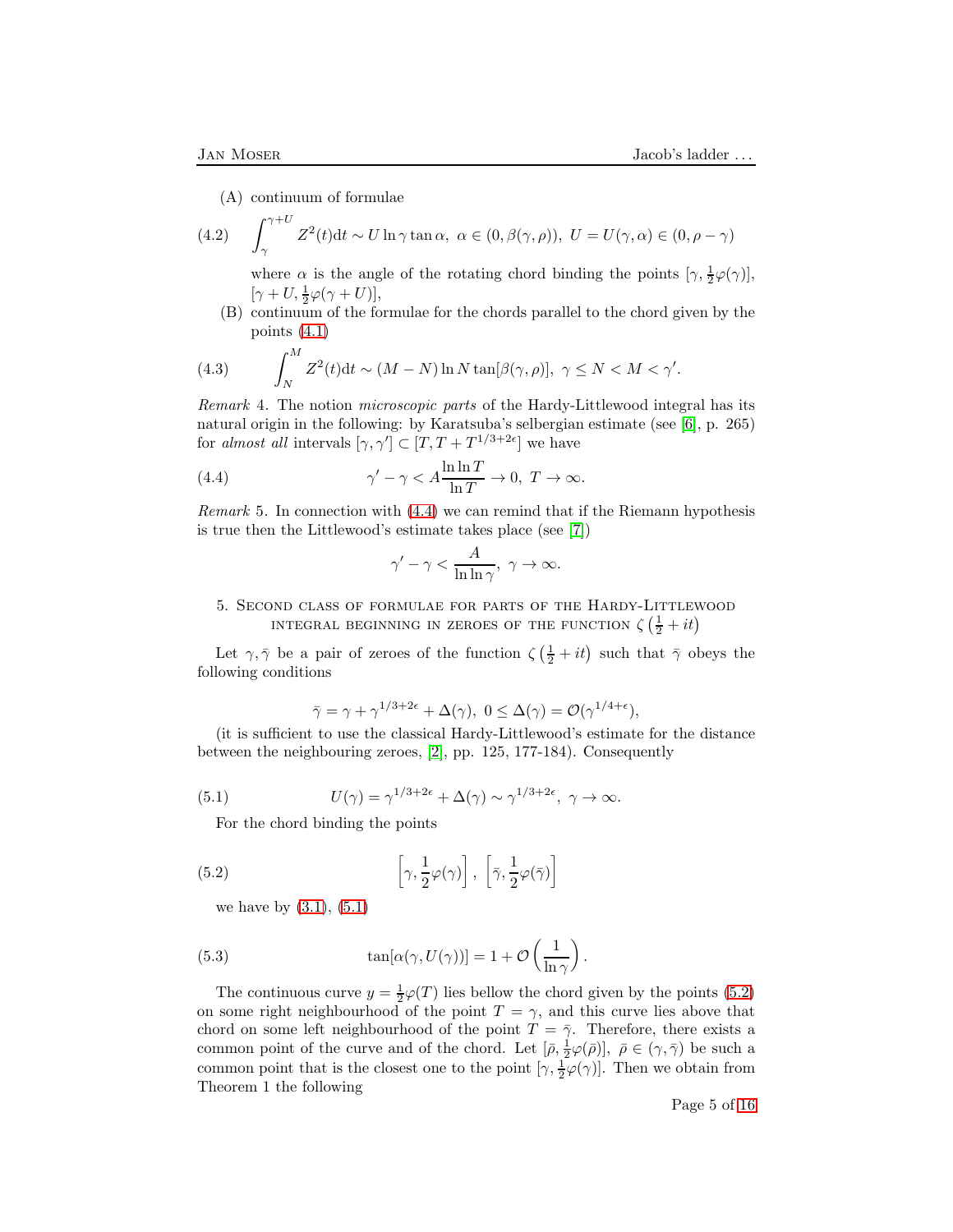**Corollary 4.** For every sufficient big zero  $T = \gamma$  of the function  $\zeta(\frac{1}{2} + iT)$  we have the following formulae for the parts  $(2.4)$  of the Hardy-Littlewood integral  $(1.1)$ 

(A) continuum of formulae for the rotating chord

(5.4) 
$$
\int_{\gamma}^{\gamma+U} Z^2(t) dt \sim U \ln \gamma \tan \alpha, \ \alpha \in [\eta, 1-\eta], \ U = U(\gamma, \alpha) \in (0, \bar{\rho} - \gamma)
$$

<span id="page-5-0"></span>where  $\alpha = \alpha(\gamma, U)$  is the angle of the rotating chord binding the points  $[\gamma, \frac{1}{2}\varphi(\gamma)]$  and  $[\gamma+U, \frac{1}{2}\varphi(\gamma+U)]$ , and  $0 < \eta$  is an arbitrarily small number,

(B) continuum of formulae for the chords parallel (and almost parallel) to the chord binding the points [\(5.2\)](#page-4-2)

(5.5) 
$$
\int_{N}^{M} Z^{2}(t)dt \sim (M-N)\ln N, \ \gamma \leq N < M \leq \bar{\gamma}.
$$

*Remark* 6. For example, in the case  $\alpha = \pi/6$  we have from [\(5.4\)](#page-5-0)

<span id="page-5-1"></span>
$$
\int_{\gamma}^{\gamma+U(\gamma,\pi/6)} Z^2(t) \mathrm{d}t \sim \frac{1}{\sqrt{3}} U \ln \gamma
$$

for every sufficiently big zero  $T = \gamma$  of the function  $\zeta(\frac{1}{2} + iT)$ .

*Remark* 7. It is clear that the asymptotic formulae  $(2.5), (3.4), (4.2), (4.3), (5.4)$  $(2.5), (3.4), (4.2), (4.3), (5.4)$  $(2.5), (3.4), (4.2), (4.3), (5.4)$  $(2.5), (3.4), (4.2), (4.3), (5.4)$  $(2.5), (3.4), (4.2), (4.3), (5.4)$  $(2.5), (3.4), (4.2), (4.3), (5.4)$  $(2.5), (3.4), (4.2), (4.3), (5.4)$  $(2.5), (3.4), (4.2), (4.3), (5.4)$  and [\(5.5\)](#page-5-1) cannot be derived within complicated methods of Balasubramanian, Heath-Brown and Ivic.

<span id="page-5-5"></span>6. An estimate for 
$$
\Phi''_{\varphi\varphi}[\varphi(T)]
$$

Let us remind (see [\[8\]](#page-15-1),  $(3.5)$ ,  $(3.9)$ ) that

(6.1) 
$$
Z^{2}(t) = \Phi_{\varphi}'[\varphi(t)] \frac{\mathrm{d}\varphi(t)}{\mathrm{d}t},
$$

where

<span id="page-5-2"></span>(6.2) 
$$
\Phi'_{\varphi}[\varphi] = \frac{2}{\varphi^2} \int_0^{\mu[\varphi]} te^{-\frac{2}{\varphi}t} Z^2(t) dt + Z^2 \{\mu[\varphi]\} e^{-\frac{2}{\varphi}\mu[\varphi]} \frac{d\mu(\varphi)}{d\varphi}.
$$

<span id="page-5-3"></span>The following lemma is true.

**Lemma 1.** If  $\mu[\varphi] = a\varphi \ln \varphi$ ,  $a \in [7, 8]$  then

(6.3) 
$$
\Phi''_{\varphi\varphi}[\varphi(T)] = \mathcal{O}\left(\frac{1}{\varphi}\ln\varphi\ln\ln\varphi\right), \ T \ge T_0[\varphi]
$$

uniformly with respect to a.

*Remark* 8. The segment  $[7, 8]$  is sufficient to our purpose since the continuum of Jacob's ladders corresponds to this segment.

*Proof.* First of all we have (see  $(6.2)$ )

<span id="page-5-4"></span>(6.4) 
$$
\Phi''_{\varphi\varphi}[\varphi] = \frac{4}{\varphi^3} \int_0^{\mu[\varphi]} t\left(\frac{t}{\varphi} - 1\right) e^{-\frac{2}{\varphi}t} Z^2(t) dt + Q[\varphi],
$$
 Page 6 of 16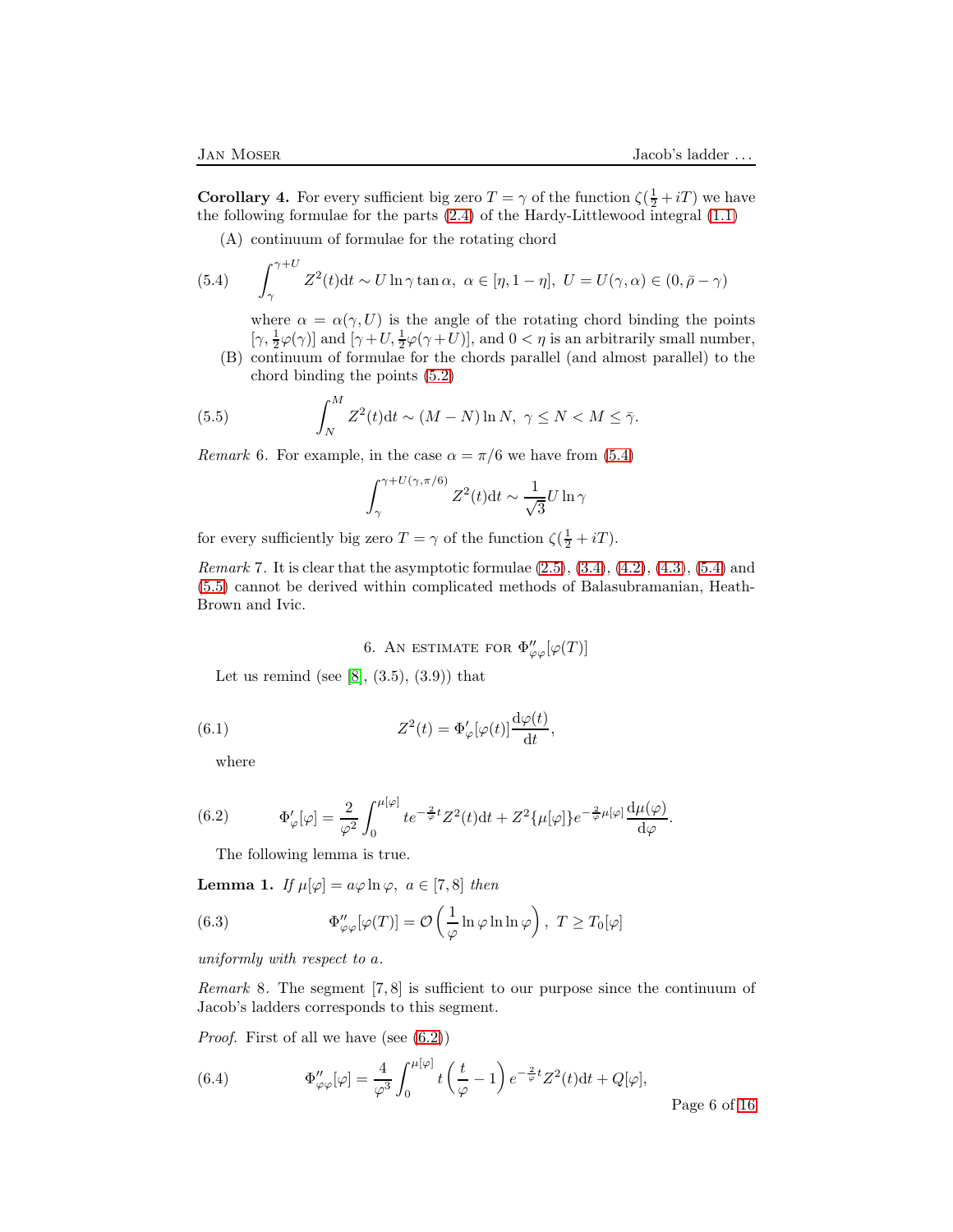<span id="page-6-1"></span>(6.5)  
\n
$$
Q[\varphi] = e^{-\frac{2}{\varphi}\mu[\varphi]} \left\{ \frac{4}{\varphi^2} Z^2 \{\mu[\varphi]\} \mu[\varphi] \frac{d\mu[\varphi]}{d\varphi} - \frac{2}{\varphi} Z^2 \{\mu[\varphi]\} \left(\frac{d\mu[\varphi]}{d\varphi}\right)^2 + 2Z \{\mu[\varphi]\} Z'_{\mu} \{\mu[\varphi]\} \left(\frac{d\mu[\varphi]}{d\varphi}\right)^2 + Z^2 \{\mu[\varphi]\} \frac{d^2\mu[\varphi]}{d\varphi^2} \right\}.
$$

Let

$$
g(t) = t\left(\frac{t}{\varphi} - 1\right)e^{-\frac{2}{\varphi}t}, \ t \in [0, \mu[\varphi]].
$$

We apply the following elementary facts

<span id="page-6-0"></span>
$$
g(0) = g(\varphi) = 0, \ g'\left[\left(1 - \frac{1}{\sqrt{2}}\right)\varphi\right] = g'\left[\left(1 + \frac{1}{\sqrt{2}}\right)\varphi\right] = 0,
$$
  
\n
$$
\min\{g(t)\} = -\frac{1}{\sqrt{2}}\left(1 - \frac{1}{\sqrt{2}}\right)e^{-2 + \sqrt{2}}\varphi,
$$
  
\n(6.6)  
\n
$$
\max\{g(t)\} = \frac{1}{\sqrt{2}}\left(1 + \frac{1}{\sqrt{2}}\right)e^{-2 - \sqrt{2}}\varphi,
$$
  
\n
$$
g(t) \le g(\varphi \ln \ln \varphi) < \varphi\left(\frac{\ln \ln \varphi}{\ln \varphi}\right)^2, \ t \in [\varphi \ln \ln \varphi, 8\varphi \ln \varphi],
$$
  
\n
$$
Z(t), Z'(t) = \mathcal{O}(t^{1/4}),
$$

and the Hardy-Littlewood formula [\(1.3\)](#page-0-0). We have

<span id="page-6-2"></span>(6.7) 
$$
\frac{4}{\varphi^3} \int_0^{\varphi \ln \ln \varphi} = \mathcal{O}\left(\frac{1}{\varphi^2} \int_0^{\varphi \ln \ln \varphi} Z^2(t) dt\right) = \mathcal{O}\left(\frac{1}{\varphi} \ln \varphi \ln \ln \varphi\right),
$$

$$
\frac{4}{\varphi^3} \int_{\varphi \ln \ln \varphi}^{8\varphi \ln \varphi} = \mathcal{O}\left\{\frac{1}{\varphi^3} \varphi \left(\frac{\ln \ln \varphi}{\ln \varphi}\right)^2 \varphi \ln^2 \varphi\right\} = \mathcal{O}\left\{\frac{1}{\varphi} (\ln \ln \varphi)^2\right\}
$$

by  $(1.3)$ ,  $(6.6)$  and  $(\text{see } (6.5))$  $(\text{see } (6.5))$  $(\text{see } (6.5))$ 

(6.8) 
$$
Q[\varphi] = \mathcal{O}(\varphi^{-13}) \to 0, T \to \infty.
$$

Finally, we obtain [\(6.3\)](#page-5-3) from [\(6.4\)](#page-5-4) by [\(6.7\)](#page-6-2), [\(6.8\)](#page-6-3).

<span id="page-6-3"></span>7. Proof of Theorem 1

By  $(6.1)$  we have

$$
\int_T^{T+U} Z^2(t)dt = \Phi'_{\varphi}[\varphi(t_1)] \int_T^{T+U} d\varphi = \Phi'_{\varphi}[\varphi(t_1)]\{\varphi(T+U) - \varphi(T)\},
$$

i.e.

<span id="page-6-4"></span>(7.1) 
$$
\int_{T}^{T+U} Z^{2}(t)dt = 2U\Phi_{\varphi}'[\varphi(t_{1})] \tan[\alpha(T,U)], t_{1} = t_{1}(U) \in (T, T+U),
$$

$$
\tan[\alpha(T,U)] = \frac{\varphi(T+U) - \varphi(T)}{2U}.
$$

Next, we have

Page 7 of [16](#page-15-3)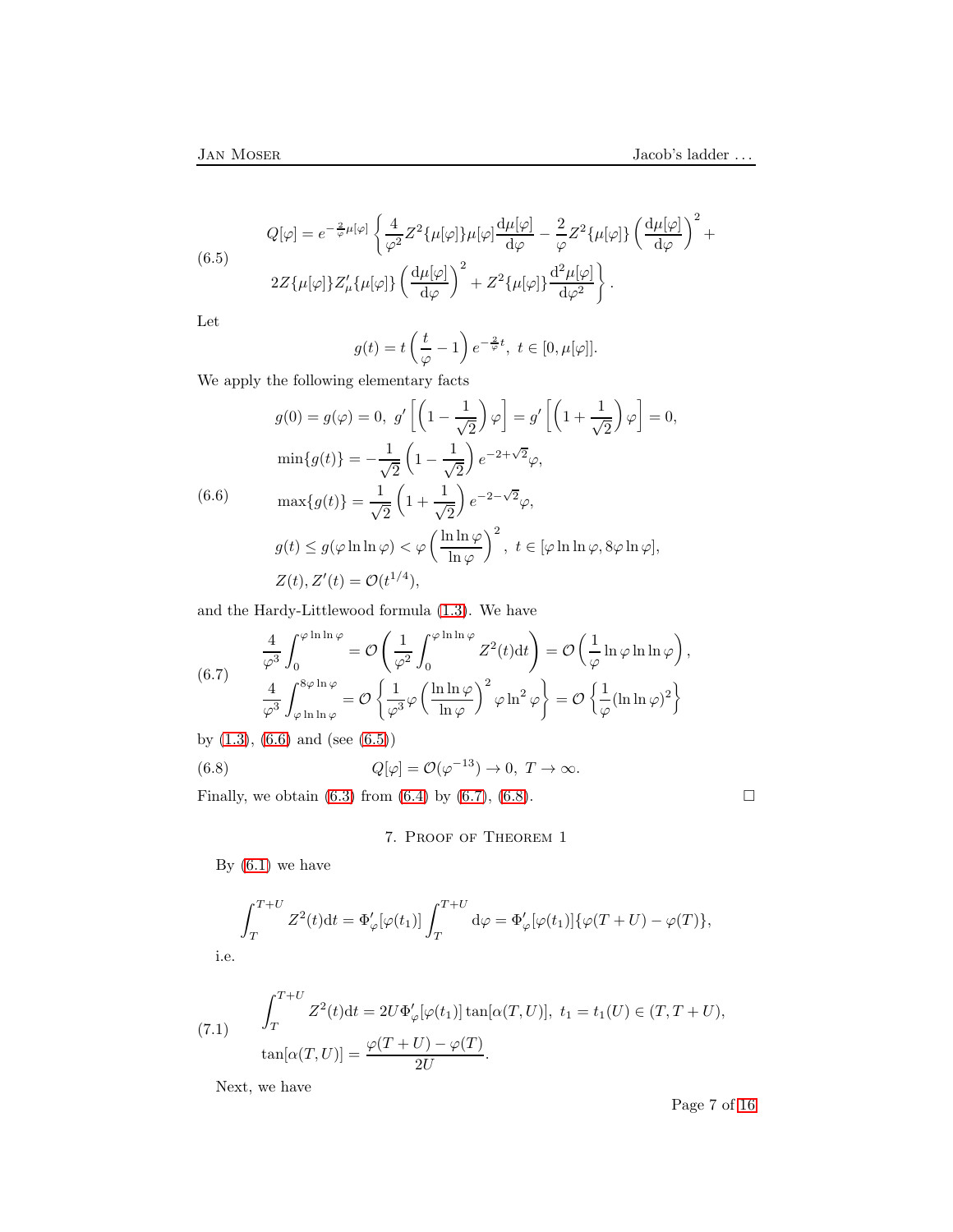<span id="page-7-0"></span>
$$
(7.2)
$$
  

$$
\int_{T}^{T+U_0} Z^2(t)dt = 2U_0 \Phi_{\varphi}[\varphi(t_2)] \left\{ 1 + \mathcal{O}\left(\frac{1}{\ln T}\right) \right\}, \ t_2 = t_2(U_0) \in (T, T + U_0),
$$

by  $(3.2)$ ,  $(7.1)$ . Hence, by the comparison of the formulae  $(2.1)$  and  $(7.2)$  we obtain

(7.3) 
$$
\Phi'_{\varphi}[\varphi(t_2)] = \frac{1}{2}\ln T + \mathcal{O}(1).
$$

<span id="page-7-1"></span>Next, from the formula (see  $[8]$ ,  $(6.2)$ )

(7.4) 
$$
T - \frac{\varphi(T)}{2} \sim (1 - c)\pi(T); \ T \sim \frac{\varphi(T)}{2},
$$

we obtain

(7.5) 
$$
\varphi(t_1) - \varphi(t_2) = 2(t_1 - t_2) + \mathcal{O}\left(\frac{T}{\ln T}\right) = \mathcal{O}\left(\frac{T}{\ln T}\right), \ U \in \left(0, \frac{T}{\ln T}\right],
$$

and subsequently (see [\(6.3\)](#page-5-3)

(7.6) 
$$
\Phi_{\varphi}'[\varphi(t_1)] - \Phi_{\varphi}'[\varphi(t_2)] = \mathcal{O}\{|\Phi_{\varphi\varphi}''(T)| \cdot |\varphi(t_1) - \varphi(t_2)|\} = \mathcal{O}(\ln \ln T).
$$
Therefore we obtain

<span id="page-7-3"></span><span id="page-7-2"></span>Therefore we obtain

(7.7) 
$$
\Phi'_{\varphi}[\varphi(t_1)] = \frac{1}{2}\ln T + \mathcal{O}(\ln \ln T),
$$

by [\(7.3\)](#page-7-1), [\(7.6\)](#page-7-2). Finally, [\(2.5\)](#page-2-1) follows from [\(7.1\)](#page-6-4), [\(7.7\)](#page-7-3).

Remark 9. Similarly to [\(7.6\)](#page-7-2) we have

<span id="page-7-4"></span>(7.8) 
$$
\Phi'_{\varphi}[\varphi(t_1)] - \Phi'_{\varphi}[\varphi(t)] = \mathcal{O}(\ln \ln T), \ t \in [T, T + U],
$$

and obtain (see [\(6.1\)](#page-5-5), [\(7.7\)](#page-7-3), [\(7.8\)](#page-7-4))

(7.9) 
$$
Z^{2}(t) = \frac{1}{2} \left\{ 1 + \mathcal{O}\left(\frac{\ln \ln t}{\ln t}\right) \right\} \ln t \frac{d\varphi(t)}{dt}, \ t \in [T, T + U], \ U \in \left(0, \frac{T}{\ln T}\right].
$$

8. The integral asymptotic formula that contains the expression of THE SIXTH ORDER  $|\zeta(\frac{1}{2}+i\varphi_1(t))|^4 |\zeta(\frac{1}{2}+it)|^2$ 

8.1. Let us remind that Hardy and Littlewood started to study the following integral in 1926

$$
\int_{1}^{T} \left| \zeta \left( \frac{1}{2} + it \right) \right|^{4} dt = \int_{1}^{T} Z^{4}(t) dt,
$$

and they derived the following estimate (see [\[3\]](#page-15-6), pp. 41,59; [\[10\]](#page-15-7), p. 124)

$$
\int_{1}^{T} \left| \zeta \left( \frac{1}{2} + it \right) \right|^{4} dt = \mathcal{O}(T \ln^{4} T).
$$

In 1926 Ingham derived the asymptotic formula

Page 8 of [16](#page-15-3)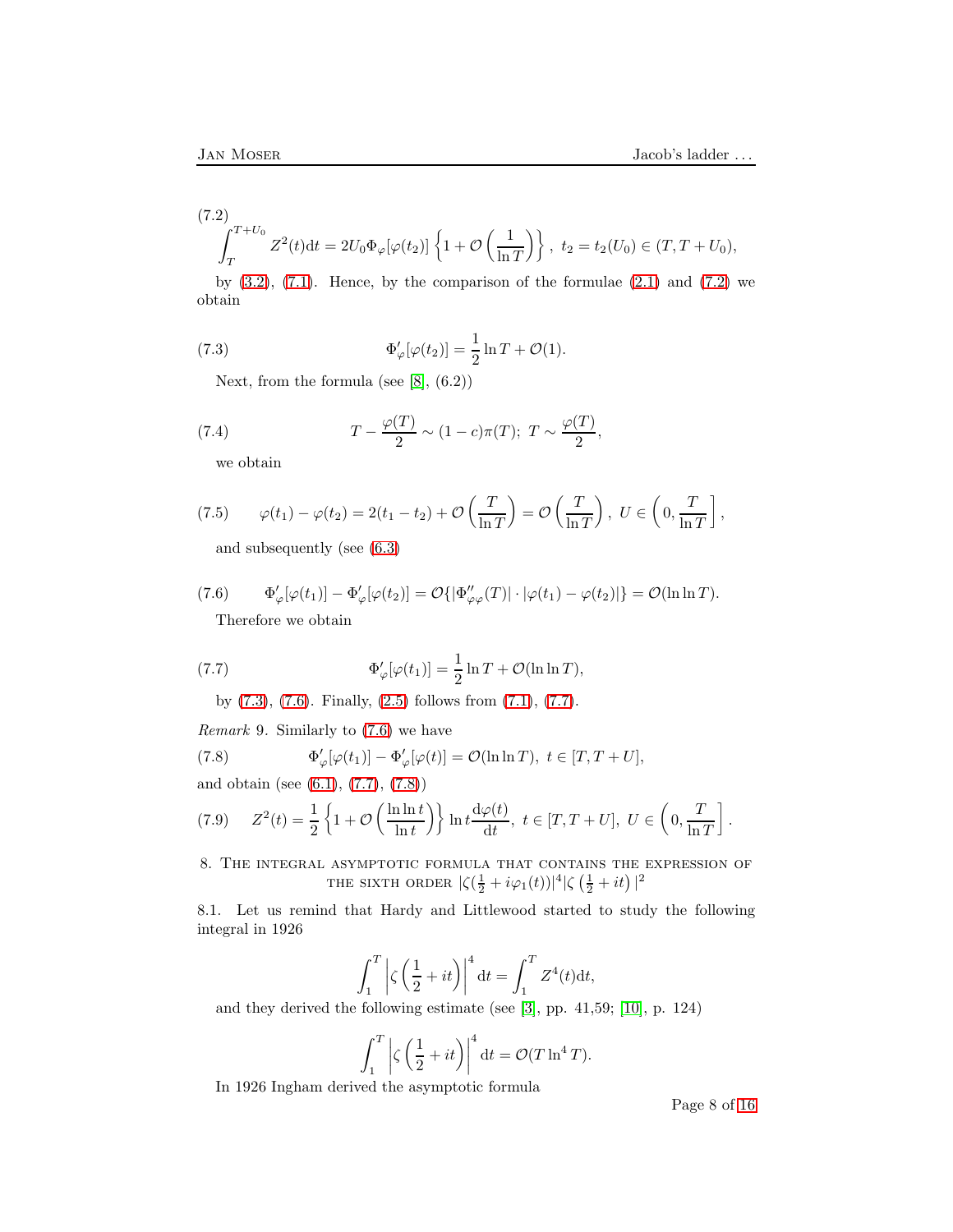<span id="page-8-0"></span>(8.1) 
$$
\int_{1}^{T} \left| \zeta \left( \frac{1}{2} + it \right) \right|^{4} dt = \frac{1}{2\pi^{2}} T \ln^{4} T + \mathcal{O}(T \ln^{3} T)
$$

(see [\[4\]](#page-15-8), p. 277, [\[10\]](#page-15-7), p. 129). Let us remind, finally, the Ingham - Heath-Brown formula (see [\[5\]](#page-15-2), p. 129)

<span id="page-8-1"></span>(8.2) 
$$
\int_0^T Z^4(t)dt = T \sum_{k=0}^4 C_k \ln^{4-k} T + \mathcal{O}(T^{7/8+\epsilon}), \ C_0 = \frac{1}{2\pi^2},
$$

which improves the Ingham formula  $(8.1)$ , (the small improvements of the exponents  $1/3$  and  $7/8$ , see  $(2.1)$ ,  $(8.2)$  are irrelevant for our purpose).

8.2. In this direction, the following theorem holds true.

### Theorem 2.

<span id="page-8-2"></span>(8.3) 
$$
\int_{T}^{T+U_1} \left| \zeta \left( \frac{1}{2} + i \varphi_1(t) \right) \right|^4 \left| \zeta \left( \frac{1}{2} + it \right) \right|^2 dt \sim \frac{1}{2\pi^2} U_1 \ln^5 T,
$$
  

$$
U_1 = T^{7/8+2\epsilon}, \ \varphi_1(t) = \frac{1}{2} \varphi(t), \ T \to \infty,
$$

and the distance of the interaction of the functions

<span id="page-8-3"></span>
$$
\left|\zeta\left(\frac{1}{2}+i\varphi_1(t)\right)\right|^4, \left|\zeta\left(\frac{1}{2}+it\right)\right|^2
$$

is

(8.4) 
$$
t - \varphi_1(t) \sim (1 - c)\pi(t),
$$

c is the Euler's constant and  $\pi(t)$  is the prime-counting function.

Remark 10. The formula [\(8.3\)](#page-8-2) is the first integral asymptotic formula in the theory of the Riemann zeta-function for the sixth-order expression  $\left|\zeta\left(\frac{1}{2}+i\varphi_1(t)\right)\right|$  $\frac{4}{5} \left| \zeta \left( \frac{1}{2} + it \right) \right|$ 2 . This formula cannot be obtained by the methods of Balasubramanian, Heath-Brown and Ivic.

8.3. Since (see [\(8.4\)](#page-8-3))

$$
T + U_1 - \varphi_1(T + U_1) \sim (1 - c)\pi(T + U_1), \ U_1 = T^{7/8 + 2\epsilon},
$$

we obtain

$$
T - \varphi_1(T + U_1) \sim (1 - c)\pi(T + U_1) - U_1 \sim (1 - c)\pi(T),
$$

and consequently

<span id="page-8-4"></span>(8.5) 
$$
\rho\{[\varphi_1(T), \varphi_1(T+U)]; [T, T+U]\} \sim (1-c)\pi(T); \ \varphi_1(T+U_1) < T
$$

where  $\rho$  denotes the distance of the corresponding segments. Next, by using the mean-value theorem in [\(8.3\)](#page-8-2), we obtain

Page 9 of [16](#page-15-3)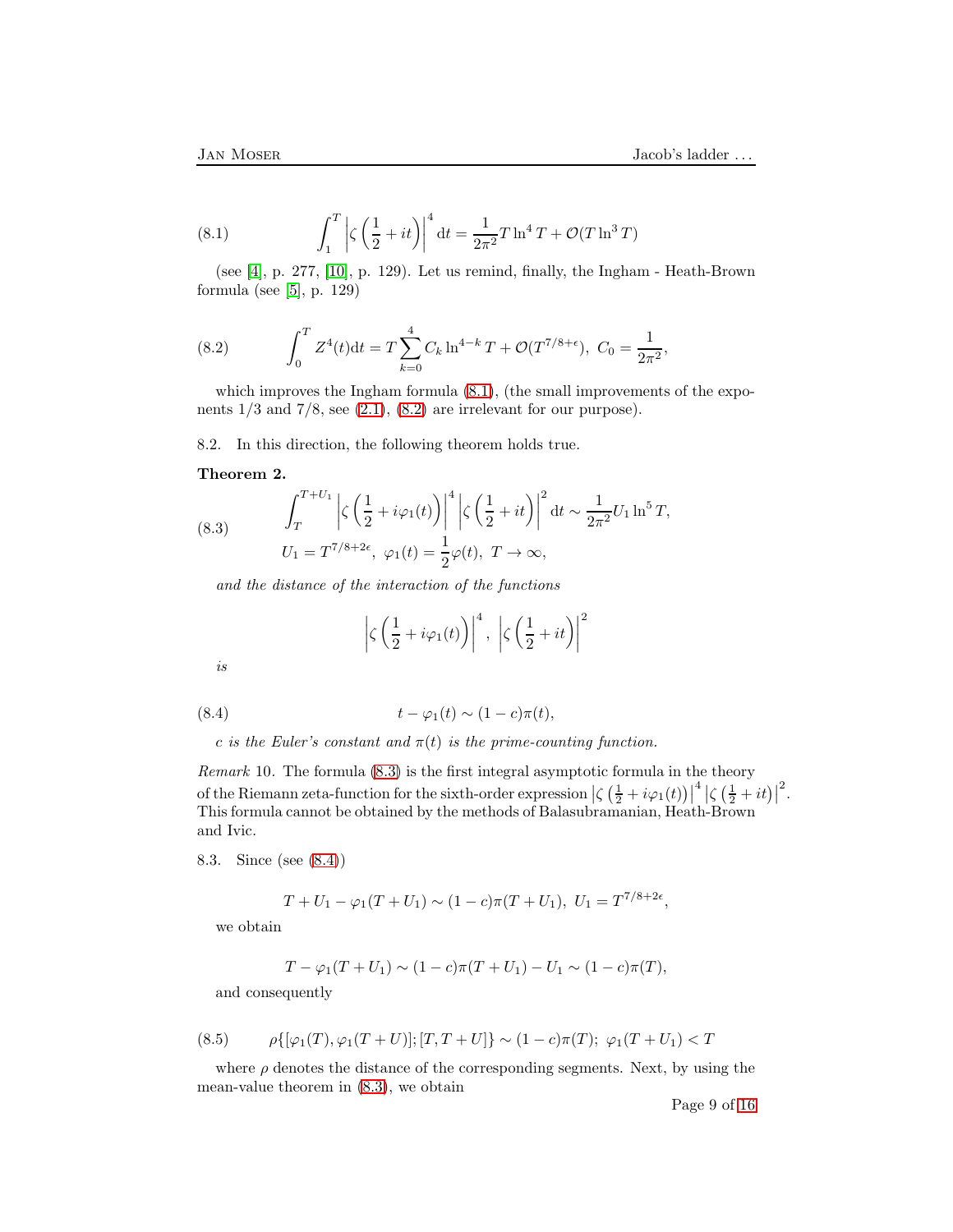## Corollary 5.

(8.6) 
$$
\left|\zeta\left(\frac{1}{2}+i\varphi_1(\omega)\right)\right|^4 \left|\zeta\left(\frac{1}{2}+i\omega\right)\right|^2 \sim \frac{1}{2\pi^2} \ln^5 T
$$

where

<span id="page-9-0"></span>
$$
\omega \in (T, T+U_1), \varphi_1(\omega) \in (\varphi_1(T), \varphi_1(T+U_1)), \ \omega = \omega(T, U_1, \varphi_1).
$$

Remark 11. Some nonlocal interaction of the functions

<span id="page-9-1"></span>
$$
\left|\zeta\left(\frac{1}{2}+i\varphi_1(t)\right)\right|^4, \left|\zeta\left(\frac{1}{2}+it\right)\right|^2
$$

is expressed by the formula [\(8.6\)](#page-9-0). This interaction is connected with two segments unboundedly receding each from other (see [\(8.5\)](#page-8-4);  $\rho \to \infty$  as  $T \to \infty$ ) - like mutually receding galaxies in the Friedman's expanding Universe.

Remark 12. Since  $T \sim \omega$ ,  $\omega \in (T, T + U_1)$  then from [\(8.6\)](#page-9-0) we obtain

(8.7) 
$$
\left|\zeta\left(\frac{1}{2}+i\omega\right)\right| \sim \frac{1}{\sqrt{2}\pi} \frac{\ln^{5/2} \omega}{\left|\zeta\left(\frac{1}{2}+i\varphi_1(\omega)\right)\right|},
$$

i.e. we have the prediction of the values  $|\zeta(1/2+i\omega)|, \omega \in (T, T+U)$  by means of the values  $|\zeta(1/2+i\varphi_1(\omega))|$  corresponding to the argument  $\varphi_1(\omega) \in (\varphi_1(T), \varphi_1(T+U))$ which descend from the very deep past (see [\(8.5\)](#page-8-4), [\(8.7\)](#page-9-1)) and - vice versa.

9. CONTACT POINT OF  $|\zeta(\frac{1}{2}+it)|^2$  with the class of the L-integrable functions of the constant sign

Let

(9.1) 
$$
\tilde{Z}^{2}(t) = \frac{d\varphi_{1}(t)}{dt}, \ \varphi_{1}(t) = \frac{1}{2}\varphi(t), \ t \geq T_{0}[\varphi],
$$

<span id="page-9-2"></span>where

<span id="page-9-4"></span>(9.2) 
$$
\tilde{Z}^{2}(t) = \frac{Z^{2}(t)}{2\Phi_{\varphi}'[\varphi(t)]} = \frac{\left|\zeta\left(\frac{1}{2} + it\right)\right|^{2}}{\left\{1 + \mathcal{O}\left(\frac{\ln \ln t}{\ln t}\right)\right\}\ln t},
$$

$$
t \in [T, T + U], U \in \left(0, \frac{T}{\ln T}\right]
$$

(see  $(6.1)$ ,  $(7.7)$ ,  $(7.8)$ ). The following lemma holds true (see  $(9.1)$ )

**Lemma 2.** For every integrable function (in the Lebesgue sense)  $f(x)$ ,  $x \in [\varphi_1(T), \varphi_1(T+\varphi_2)]$ U)] the following is true

(9.3) 
$$
\int_{T}^{T+U} f[\varphi_1(t)] \tilde{Z}^2(t) dt = \int_{\varphi_1(T)}^{\varphi_1(T+U)} f(x) dx, \ T \ge T_0[\varphi]
$$

<span id="page-9-5"></span><span id="page-9-3"></span>where

(9.4) 
$$
t - \varphi_1(t) \sim (1 - c)\pi(t).
$$

Remark 13. The formula [\(9.3\)](#page-9-3) is true also in the case of relatively convergent improper Riemann' integral on its right-hand side.

Page 10 of [16](#page-15-3)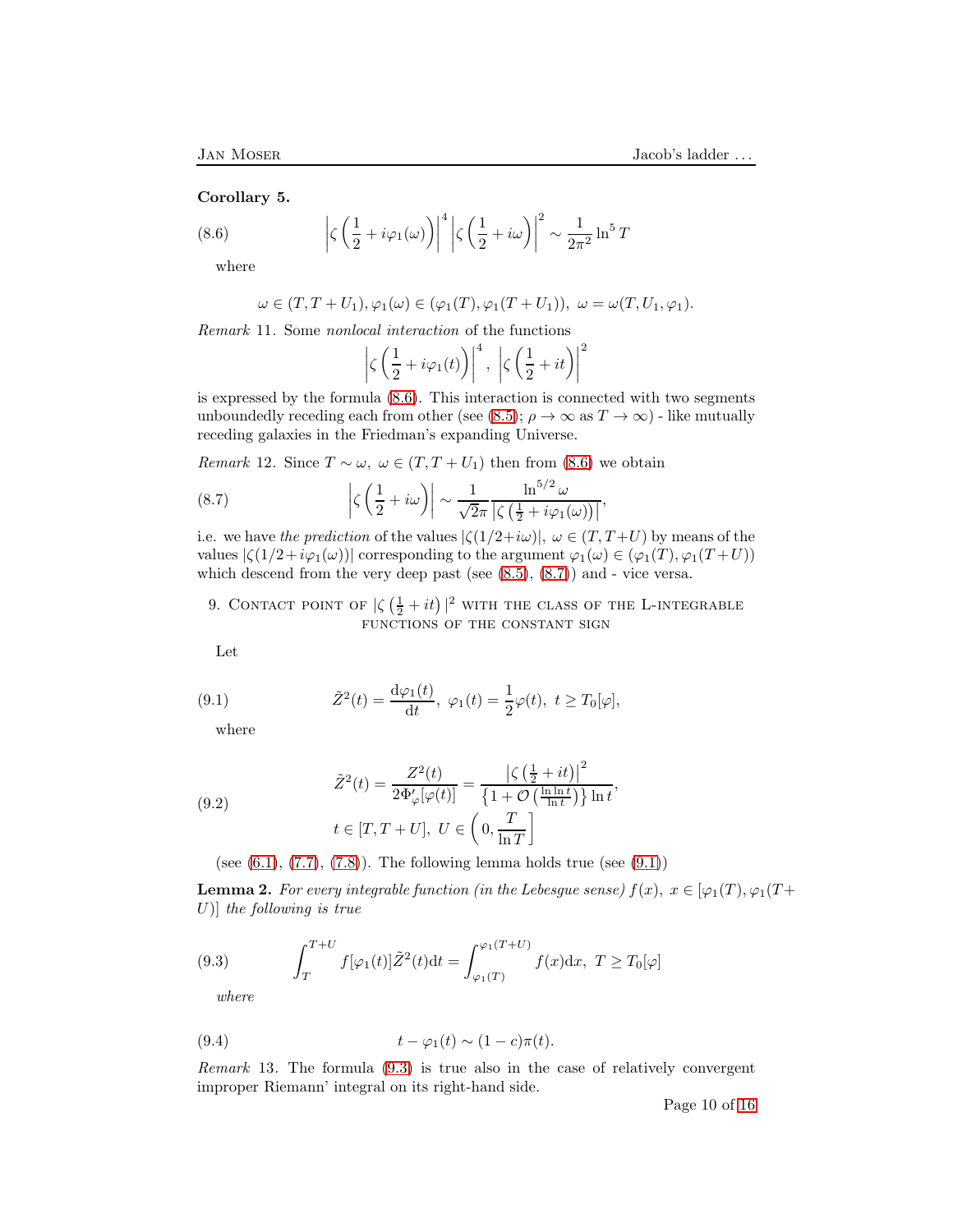If  $\varphi_1\{[\hat{T}, \hat{T+U}]\} = [T, T+U]$  then we have the following formula (see [\(9.3\)](#page-9-3)) Lemma 3.

(9.5) 
$$
\int_{\hat{T}}^{\hat{T}+U} f[\varphi_1(t)] \tilde{Z}^2(t) dt = \int_{T}^{T+U} f(x) dx, \ T \ge T_0[\varphi].
$$

<span id="page-10-1"></span>Next, the following lemma holds true.

˚

**Lemma 4.** If  $f(x) \ge 0 \le 0$ ,  $x \in [\varphi_1(T), \varphi_1(T+U)]$  then

<span id="page-10-0"></span>(9.6) 
$$
\int_{T}^{T+U} f[\varphi_{1}(t)] \left| \zeta \left( \frac{1}{2} + it \right) \right|^{2} dt =
$$

$$
= \left\{ 1 + \mathcal{O} \left( \frac{\ln \ln T}{\ln T} \right) \right\} \ln T \int_{\varphi_{1}(T)}^{\varphi_{1}(T+U)} f(x) dx, \ U \in \left( 0, \frac{T}{\ln T} \right],
$$

and

<span id="page-10-5"></span>(9.7) 
$$
\int_{\mathring{T}}^{\widehat{T+U}} f[\varphi_1(t)] \left| \zeta \left( \frac{1}{2} + it \right) \right|^2 dt =
$$

$$
= \left\{ 1 + \mathcal{O} \left( \frac{\ln \ln T}{\ln T} \right) \right\} \ln T \int_{T}^{T+U} f(x) dx, \ U \in \left( 0, \frac{T}{\ln T} \right].
$$

Proof. By using the mean-value theorem on the left-hand side of  $(9.3)$  we directly obtain [\(9.6\)](#page-10-0), (see [\(9.2\)](#page-9-4)). If we make use of the mean-value theorem on the left-hand side of  $(9.5)$  we obtain, by  $(9.2)$ ,

<span id="page-10-6"></span>(9.8) 
$$
\int_{\hat{T}}^{\hat{T}+\hat{U}} f[\varphi_1(t)] \tilde{Z}^2(t) dt =
$$

$$
\frac{1}{\left\{1 + \mathcal{O}\left(\frac{\ln \ln t_1}{\ln t_1}\right)\right\} \ln t_1} \int_{\hat{T}}^{\hat{T}+\hat{U}} f[\varphi_1(t)] \left|\zeta\left(\frac{1}{2} + it\right)\right|^2 dt,
$$

where  $t_1 \in (\mathring{T}, \overbrace{T+U}) = (\varphi_1^{-1}(T), \varphi_1^{-1}(T+U))$  and

(9.9) 
$$
t_1 = \varphi_1^{-1}(T_1), T_1 \in (T, T + U).
$$

<span id="page-10-2"></span>Next, we obtain from [\(9.4\)](#page-9-5) by [\(9.9\)](#page-10-2)  $(t_1 \to \infty \Leftrightarrow T \to \infty)$ 

$$
(9.10) \t t_1 - T_1 = \mathcal{O}\left(\frac{t_1}{\ln t_1}\right) \Rightarrow 1 - \frac{T_1}{t_1} = \mathcal{O}\left(\frac{1}{\ln t_1}\right) \to 0, T \to \infty,
$$

<span id="page-10-4"></span><span id="page-10-3"></span>i.e.

(9.11) 
$$
t_1 \sim T_1 \sim T
$$
,  $T \to \infty$ ,  
and (see (9.10), (9.11))

Page 11 of [16](#page-15-3)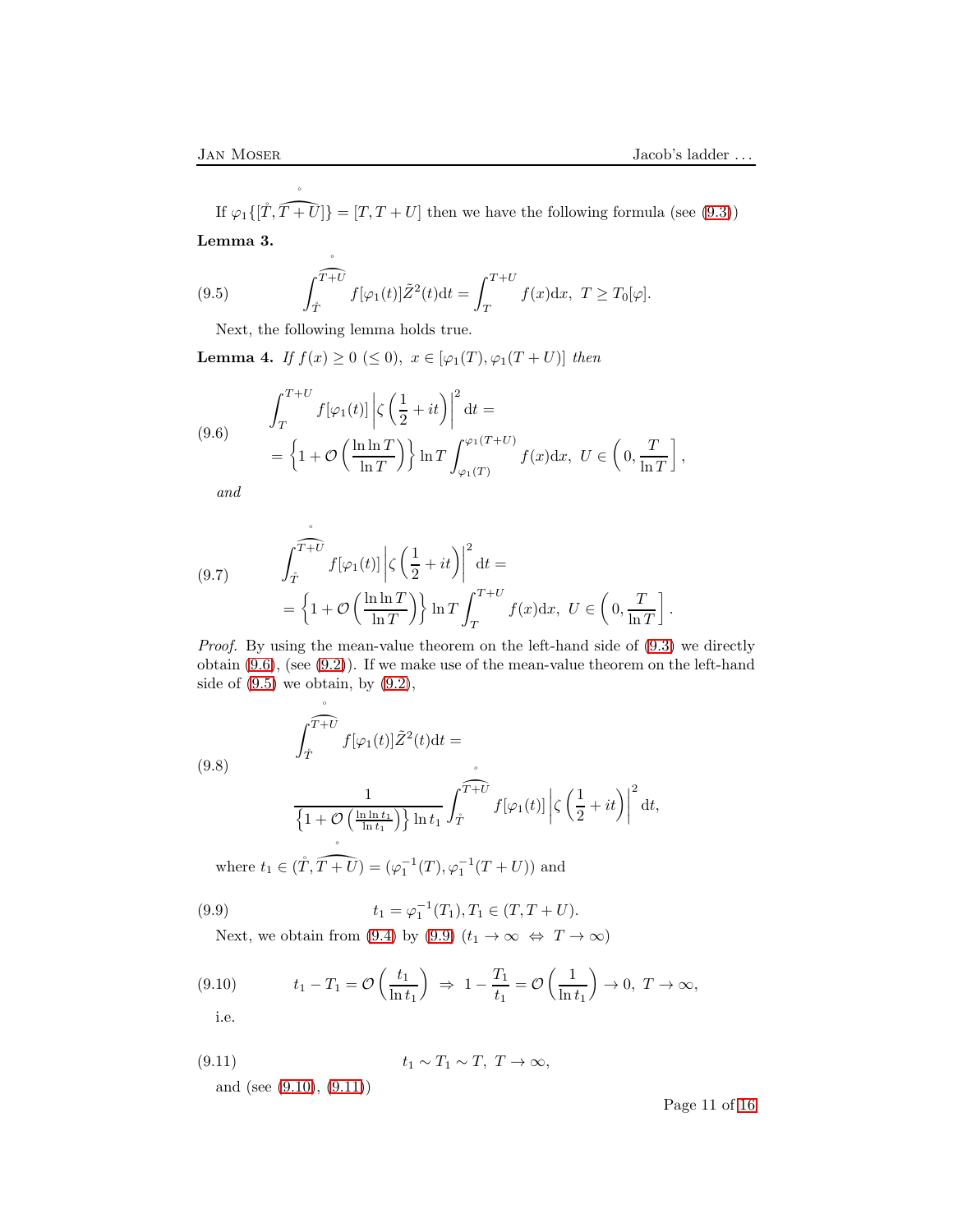(9.12) 
$$
t_1 - T = t_1 - T_1 + T_1 - T = \mathcal{O}\left(\frac{t_1}{\ln t_1}\right) + \mathcal{O}(U) = \mathcal{O}\left(\frac{T}{\ln T}\right),
$$

<span id="page-11-0"></span>where  $U \leq \frac{T}{\ln T}$  by the condition of the Lemma 4. Now, (see [\(9.12\)](#page-11-0))

(9.13) 
$$
\ln t_1 = \ln T + \mathcal{O}\left(\frac{t_1 - T}{T}\right) = \ln T + \mathcal{O}\left(\frac{U}{T}\right) = \ln T + \mathcal{O}\left(\frac{1}{\ln T}\right).
$$

<span id="page-11-1"></span>Then the formula  $(9.7)$  follows from  $(9.8)$  by  $(9.1)$ ,  $(9.13)$ .

 $\Box$ 

10. Proof of Theorem 2

10.1. Putting

$$
f(t) = \left| \zeta \left( \frac{1}{2} + it \right) \right|^4
$$

into [\(9.6\)](#page-10-0) we obtain

(10.1) 
$$
\int_T^{T+U_1} \left| \zeta \left( \frac{1}{2} + i \varphi_1(t) \right) \right|^4 \left| \zeta \left( \frac{1}{2} + it \right) \right|^2 dt \sim \ln T \int_{\varphi_1(T)}^{\varphi_1(T+U_1)} Z^4(t) dt,
$$

<span id="page-11-3"></span>i.e. we have to consider the integral (see [\(8.2\)](#page-8-1))

<span id="page-11-4"></span>(10.2)  
\n
$$
\int_{\varphi_1(T)}^{\varphi_1(T+U_1)} Z^4(t) dt =
$$
\n
$$
\left\{ \varphi_1(t) \sum_{k=0}^4 C_k \ln^{4-k} \varphi_1(t) \right\}_{t=T}^{t=T+U_1} + \mathcal{O}(T^{7/8+\epsilon}) =
$$
\n
$$
\sum_{k=0}^4 C_k V_k + \mathcal{O}(T^{7/8+\epsilon})
$$

where

(10.3) 
$$
V_k = \varphi_1(T + U_1) \ln^{4-k} \varphi_1(T + U_1) - \varphi_1(T) \ln^{4-k} \varphi_1(T),
$$

and, for example,

<span id="page-11-2"></span>
$$
V_0 = \varphi_1(T + U_1) \ln^4 \varphi_1(T + U_1) - \varphi_1(T) \ln^4 \varphi_1(T) =
$$
  
\n
$$
= [\varphi_1(T + U_1) - \varphi_1(T)] \frac{d}{d\varphi_1} [\varphi_1(t) \ln^4 (\varphi_1(t))] \Big|_{t = d_0} =
$$
  
\n(10.4) 
$$
= [\varphi_1(T + U_1) - \varphi_1(T)][\ln^4 \varphi_1(d_0) + 4 \ln^3 \varphi_1(d_0)] =
$$
  
\n
$$
= U_1 \frac{\varphi_1(T + U_1) - \varphi_1(T)}{U_1} \ln^4 \varphi_1(d_0) \left\{ 1 + \mathcal{O} \left( \frac{1}{\ln \varphi_1(d_0)} \right) \right\},
$$
  
\n
$$
\varphi_1(d_0) \in (\varphi_1(T), \varphi_1(T + U_1)).
$$

Page 12 of [16](#page-15-3)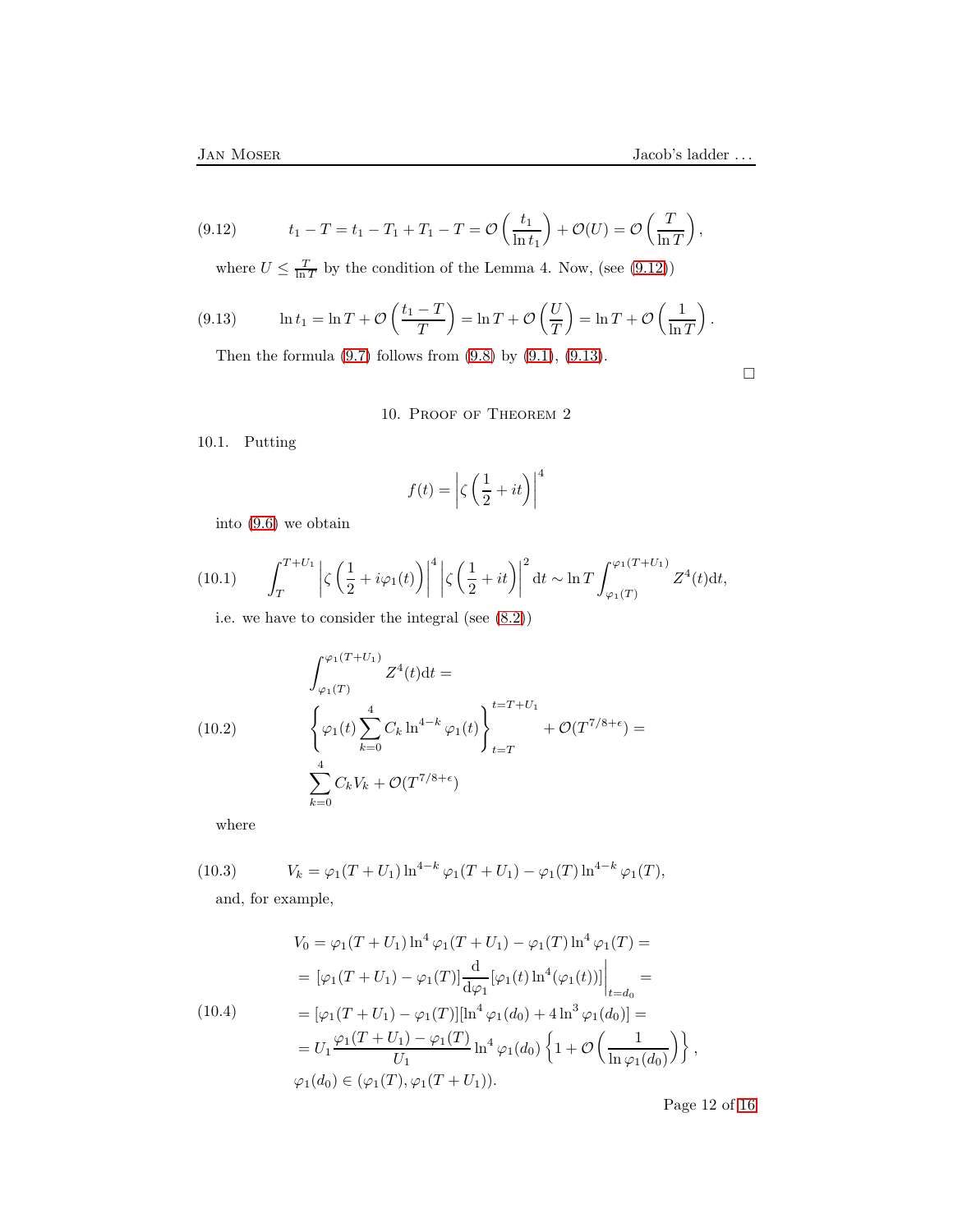10.2. By the Ingham formula (see [\[4\]](#page-15-8), p. 294, [\[10\]](#page-15-7), p. 120)

$$
\int_0^T Z^2(t)dt = T \ln T + (2c - 1 - \ln 2\pi)T + \mathcal{O}(T^{1/2} \ln T)
$$

we have in the case  $U_1 = T^{7/8+2\epsilon}$ 

(10.5) 
$$
\int_{T}^{T+U_1} Z^2(t) dt = U_1 \ln T + (2c - \ln 2\pi) U_1 + \mathcal{O}(T^{7/8 + \epsilon}).
$$

<span id="page-12-0"></span>Comparing the formulae [\(2.5\)](#page-2-1) and [\(10.5\)](#page-12-0) we obtain

(10.6) 
$$
\frac{\varphi_1(T+U_1) - \varphi_1(T)}{U_1} = \tan[\alpha(T, U_1)] = 1 + \mathcal{O}\left(\frac{\ln \ln T}{\ln T}\right).
$$

<span id="page-12-1"></span>Since (see [\(10.6\)](#page-12-1))

$$
\varphi_1(d_0) - \varphi_1(T) \le \varphi_1(T + U_1) - \varphi_1(T) = \mathcal{O}(U_1),
$$
 we have (see (9.4);  $\varphi_1(T) \sim T$ )

<span id="page-12-2"></span>(10.7) 
$$
\ln \varphi_1(d_0) = \ln \varphi_1(T) + \ln \left\{ 1 + \frac{\varphi_1(d_0) - \varphi_1(T)}{\varphi_1(T)} \right\} =
$$

$$
= \ln \varphi_1(T) + \mathcal{O}\left(\frac{U_1}{T}\right) \sim \ln T.
$$

Hence, we obtain from [\(10.4\)](#page-11-2) by [\(10.6\)](#page-12-1), [\(10.7\)](#page-12-2)

(10.8) 
$$
V_0 \sim U_1 \ln^4 T,
$$

<span id="page-12-3"></span>and similarly

(10.9) 
$$
V_l = \mathcal{O}(U_1 \ln^{4-l} T), \ l = 1, 2, 3, 4.
$$

<span id="page-12-4"></span>Finally, the formula [\(8.5\)](#page-8-4) follows from [\(10.1\)](#page-11-3) by [\(10.2\)](#page-11-4), [\(10.8\)](#page-12-3) and [\(10.9\)](#page-12-4).

11. Jacob's ladders and a new class of the nonlinear integral equations; concluding remarks

11.1. The proof of the Theorem 2 is simultaneously the proof of the following theorem.

**Theorem 3.** Every Jacob's ladder  $\varphi_1(t) = \frac{1}{2}\varphi(t)$ , where  $\varphi(t)$  is the exact solution of the nonlinear integral equation

$$
\int_0^{\mu[x(T)]} Z^2(t)e^{-\frac{2}{x(T)}t}dt = \int_0^T Z^2(t)dt
$$

is the asymptotic solution of the following nonlinear integral equation

4

<span id="page-12-5"></span>(11.1) 
$$
\int_{T}^{T+U_1} \left| \zeta \left( \frac{1}{2} + ix(t) \right) \right|^4 \left| \zeta \left( \frac{1}{2} + it \right) \right|^2 dt = \frac{1}{2\pi^2} U_1 \ln^5 T, \ U_1 = T^{7/8 + 2\epsilon},
$$
\nPage 13 of 16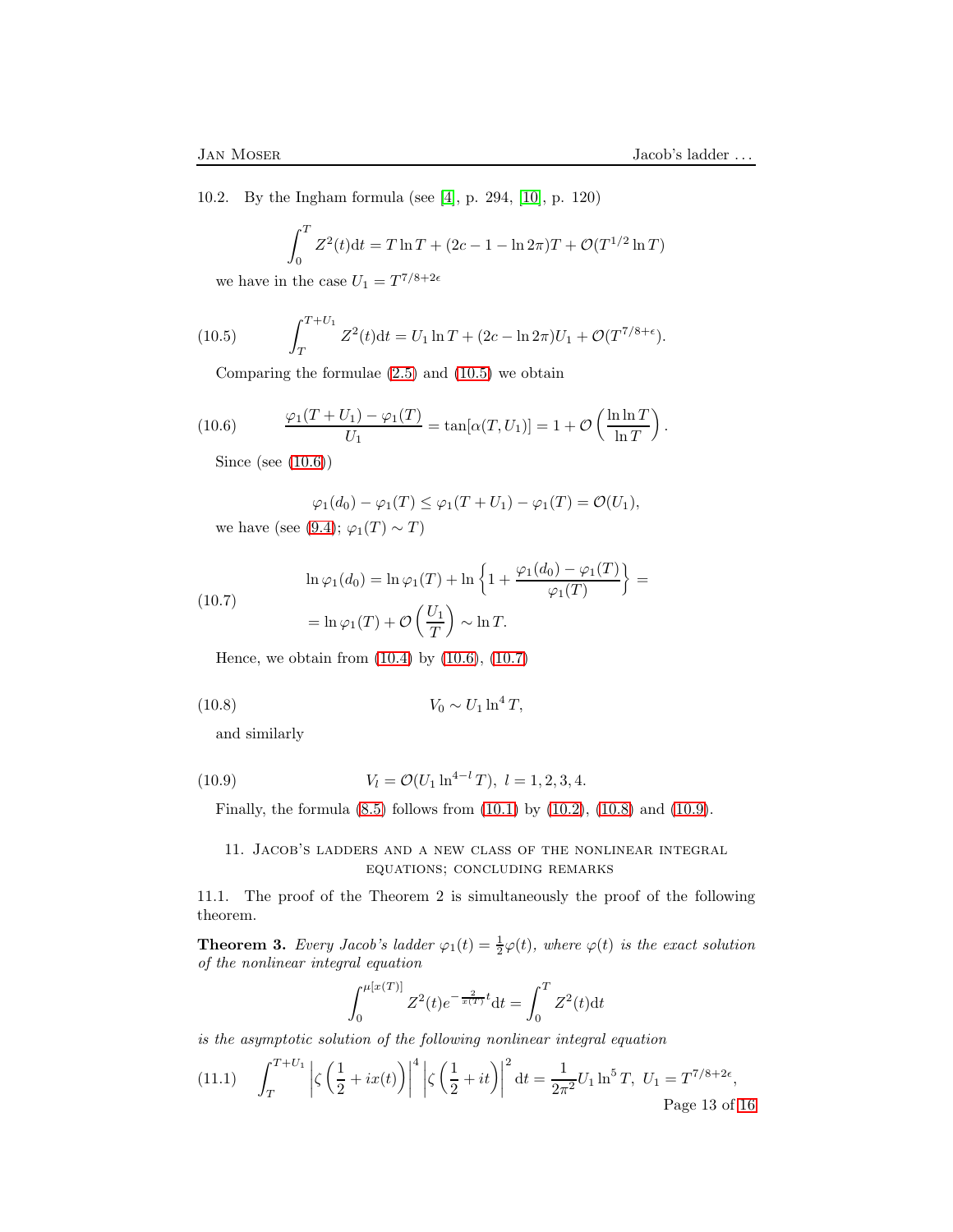where  $x(t) = x(t; T, \epsilon)$ , for every fixed  $T \geq T_0[\varphi]$ , i.e. the following asymptotic formula (see [\(8.5\)](#page-8-4)

$$
\frac{2\pi^2}{U_1\ln^5 T}\int_T^{T+U_1}\left|\zeta\left(\frac{1}{2}+i\varphi_1(t)\right)\right|^4\left|\zeta\left(\frac{1}{2}+it\right)\right|^2\mathrm{d}t\sim 1,\ T\to\infty
$$

holds true.

11.2. Let us remind the Selberg's formula([\[9\]](#page-15-9), p. 128)

(11.2) 
$$
\int_T^{T+U_2} \{S(t)\}^{2k} d \sim \frac{(2k)!}{k!(2\pi)^{2k}} U_2(\ln \ln T)^k,
$$

where  $U_2 = T^{1/2+\epsilon}$ , and k is the fixed positive number, and

<span id="page-13-0"></span>
$$
S(t)=\frac{1}{\pi}\arg\zeta\left(\frac{1}{2}+it\right)
$$

(where the arg is defined by the usual way). From  $(11.2)$  by  $(9.7)$  one obtains

<span id="page-13-1"></span>(11.3) 
$$
\int_{\varphi_1^{-1}(T)}^{\varphi_1^{-1}(T+U_2)} \left\{ \arg \zeta \left( \frac{1}{2} + i\varphi_1(t) \right) \right\}^{2k} \left| \zeta \left( \frac{1}{2} + it \right) \right|^2 dt \sim
$$

$$
\sim \frac{(2k)!}{k!(2)^{2k}} U_2 \ln T (\ln \ln T)^k, \ T \to \infty.
$$

Remark 14. This formula cannot be obtained in the classical theory of A. Selberg and, all the less, in the theories of Balasubramanian, Heath-Brown and Ivic.

Some nonlocal interaction of the functions

$$
\left\{\arg\zeta\left(\frac{1}{2}+i\varphi_1(t)\right)\right\}^{2k}, \left|\zeta\left(\frac{1}{2}+it\right)\right|^2
$$

is expressed by the formula [\(11.3\)](#page-13-1).

Remark 15. Every Jacob's ladder  $\varphi_1(t)$  is the asymptotic solution (see [\(11.3\)](#page-13-1)) of the nonlinear integral equation

<span id="page-13-3"></span>(11.4) 
$$
\int_{x^{-1}(T)}^{x^{-1}(T+U_2)} \left\{ \arg \zeta \left( \frac{1}{2} + ix(t) \right) \right\}^{2k} \left| \zeta \left( \frac{1}{2} + it \right) \right|^2 dt =
$$

$$
= \frac{(2k)!}{k! 2^{2k}} U_2 \ln T (\ln \ln T)^k.
$$

11.3. Since

<span id="page-13-2"></span>
$$
\int_{T}^{T+U} \pi(x) dx \sim \frac{UT}{\ln T}, U \leq \frac{T}{\ln T}
$$

holds true, we obtain (see [\(9.7\)](#page-10-5),  $f(t) = \pi(t)$ )

(11.5) 
$$
\int_{\varphi_1^{-1}(T)}^{\varphi_1^{-1}(T+U)} \pi[\varphi_1(t)] \left|\zeta\left(\frac{1}{2}+it\right)\right|^2 dt \sim \frac{UT}{\ln T},
$$

where  $t - \varphi_1(t) \sim (1 - c)\pi(t)$ .

Page 14 of [16](#page-15-3)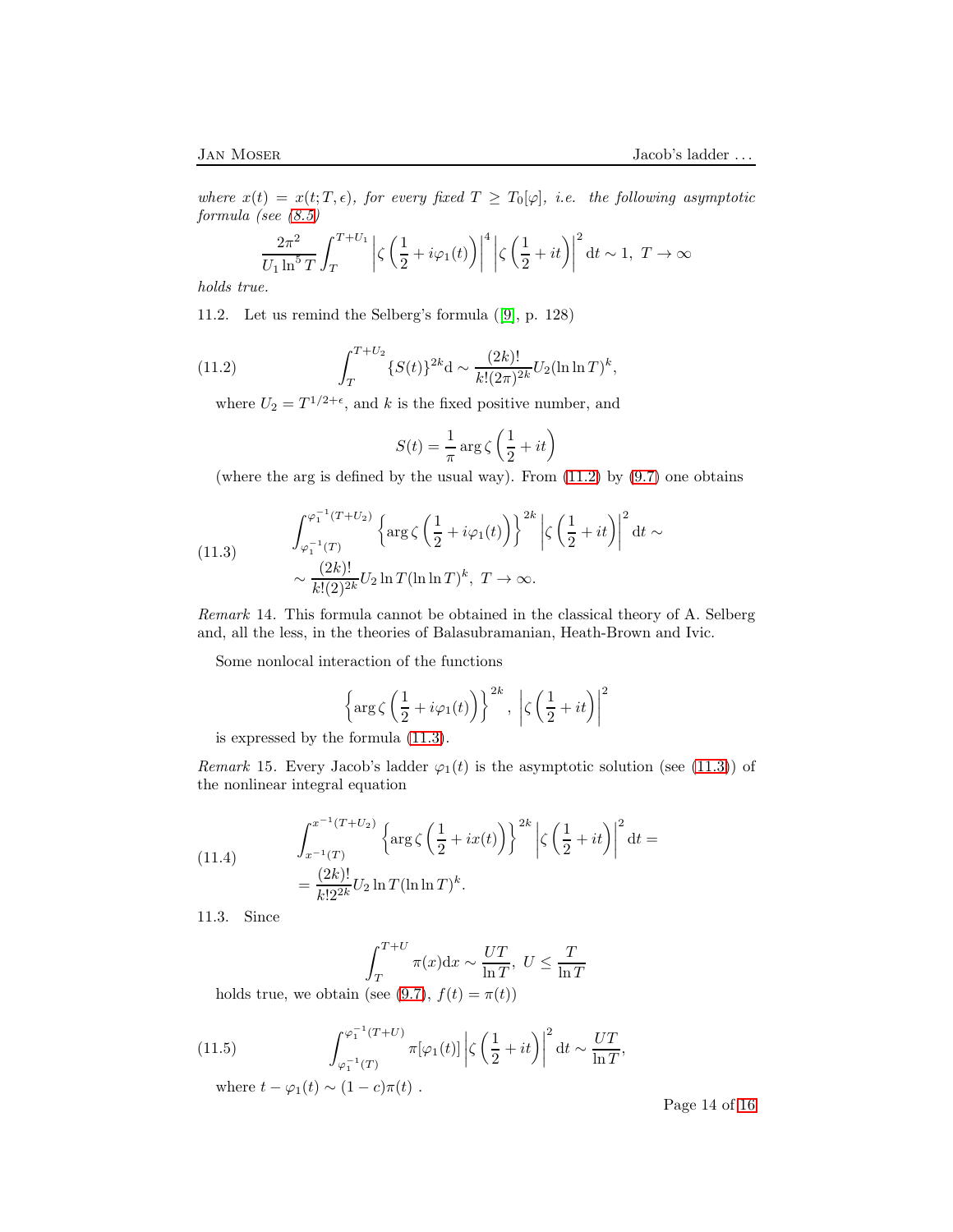Remark 16. Every Jacob's ladder  $\varphi_1(t)$  is the asymptotic solution (see [\(11.5\)](#page-13-2)) of the following nonlinear integral equation

<span id="page-14-3"></span>(11.6) 
$$
\int_{x^{-1}(T)}^{x^{-1}(T+U)} \pi[x(t)] \left| \zeta \left( \frac{1}{2} + it \right) \right|^2 dt = \frac{UT}{\ln T}, \ 0 < U \le \frac{T}{\ln T}.
$$

11.4. Another source of the integrals containing the function  $|\zeta(\frac{1}{2}+it)|^2$  is, for example, the system of the Chebyshev polynomials  $\mathcal{T}_n(x)$ ,  $x \in [-1,1], n = 0,1,2,...$ of the first kind. We obtain, from the well-known formula

$$
\int_{-1}^{1} \frac{[\mathcal{T}_n(x)]^2}{\sqrt{1-x^2}} dx = \begin{cases} \frac{\pi}{2} & , n \ge 1, \\ \pi, n = 0, \end{cases}
$$

the following one

$$
\int_{T}^{T+2} \frac{[\mathcal{T}_n(t-T-1)]^2}{\sqrt{1-(t-T-1)^2}} dt = \frac{\pi}{2}, \ n \ge 1.
$$

Next, putting

$$
f(t) = \frac{[\mathcal{T}_n(t - T - 1)]^2}{\sqrt{1 - (t - T - 1)^2}}
$$

into [\(9.7\)](#page-10-5),  $\mathring{T} = \varphi_1^{-1}(T)$ ,  $\mathring{T+2} = \varphi_1^{-1}(T+2)$ , we obtain

<span id="page-14-2"></span>
$$
(11.7) \qquad \int_{\varphi_1^{-1}(T)}^{\varphi_1^{-1}(T+2)} \frac{[\mathcal{T}_n(\varphi_1(t) - T - 1)]^2}{\sqrt{1 - (\varphi_1(t) - T - 1)^2}} \left| \zeta\left(\frac{1}{2} + it\right) \right|^2 dt \sim \frac{\pi}{2} \ln T, \ n \ge 1.
$$

Remark 17. Jacob's ladder  $\varphi_1(t)$  is the asymptotic solution of the nonlinear integral equation (see [\(11.2\)](#page-13-0))

<span id="page-14-1"></span>
$$
(11.8) \qquad \int_{x^{-1}(T)}^{x^{-1}(T+2)} \frac{[\mathcal{T}_n(x(t) - T - 1)]^2}{\sqrt{1 - (\varphi_1(t) - T - 1)^2}} \left| \zeta \left( \frac{1}{2} + it \right) \right|^2 dt = \frac{\pi}{2} \ln T, \ n \ge 1.
$$

11.5. Let us remind the Liapunov equation

<span id="page-14-0"></span>(11.9) 
$$
\gamma \int_{(a)} \frac{\rho'(\mathrm{d}x')^3}{|\vec{r} - \vec{r}'|} + \frac{1}{2} \omega_{ik} \omega_{jk} (x_i - a_i)(x_j - a_j) = V_a
$$

(comp. [\[1\]](#page-15-10), pp. 334-337) for determining of the form of the integration domain (a), (the density  $\rho$  is prescribed), i.e. the equilibrium figures of the rotating body.

Analogically to the case [\(11.9\)](#page-14-0), we will call the segment  $[x^{-1}(T), x^{-1}(T+2)]$ entering the equation [\(11.8\)](#page-14-1), for example, the equilibrium segment and the segment  $[\varphi_1^{-1}(T), \varphi_1^{-1}(T+2)]$  will be called the asymptotical equilibrium segment.

Remark 18. By [\(11.7\)](#page-14-2) there is, for every fixed  $T \geq T_0[\varphi]$ , a continuum of the asymptotic equilibrium segments  $[\varphi_1^{-1}(T), \varphi_1^{-1}(T+2)]$ . However, is there any equilibrium segment  $[x^{-1}(T), x^{-1}(T+2)]$  for some  $T \ge T_0[\varphi]$ ?

Page 15 of [16](#page-15-3)